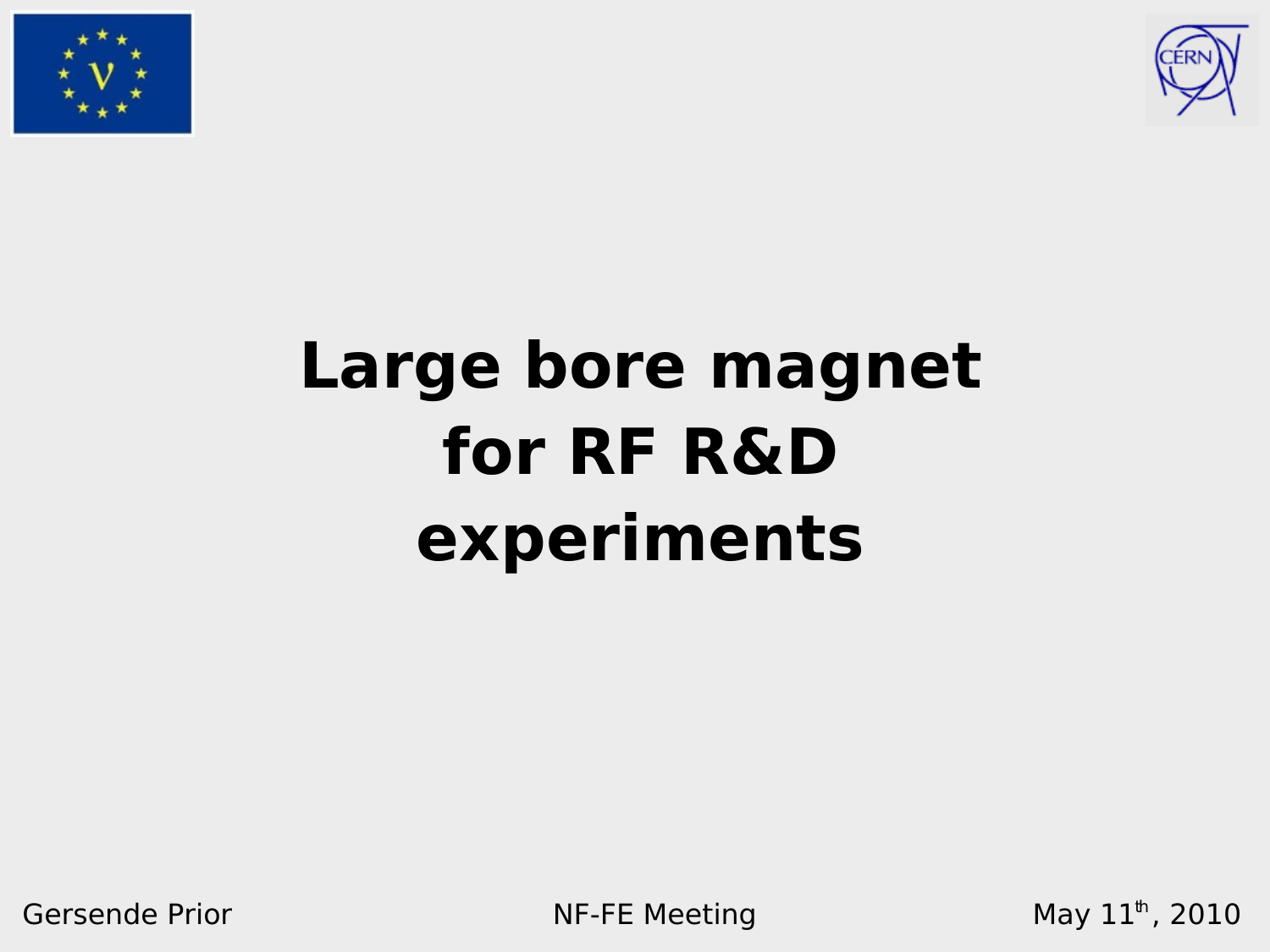# **What we are hunting for ?**

#### **Idea:**

Looking at CERN for availability of a large bore  $(R > 60$  cm) magnet able to provide a  $\sim$  2T solenoid field on axis that could be either shipped to FNAL for the MTA RF experiments or used at CERN for a RF R&D experiment in support of the tests performed at the MTA.

#### **Investigated:**

MERIT solenoid magnet was used in pulsed mode but could be configured to do 2T DC. Only 15 cm diameter for the bore.

M1 is a Helmholtz-type magnet is composed of two SC coils mounted on square Fe plates held apart by four cylindrical bars. Provides 3T on axis in the center. Distance between the coils is 82 cm and diameter is 150 cm /210 cm (inner/outer).

M1 is maybe our beast !

 $\text{May } 11^{\text{th}}$  2010  $\frac{1}{2}$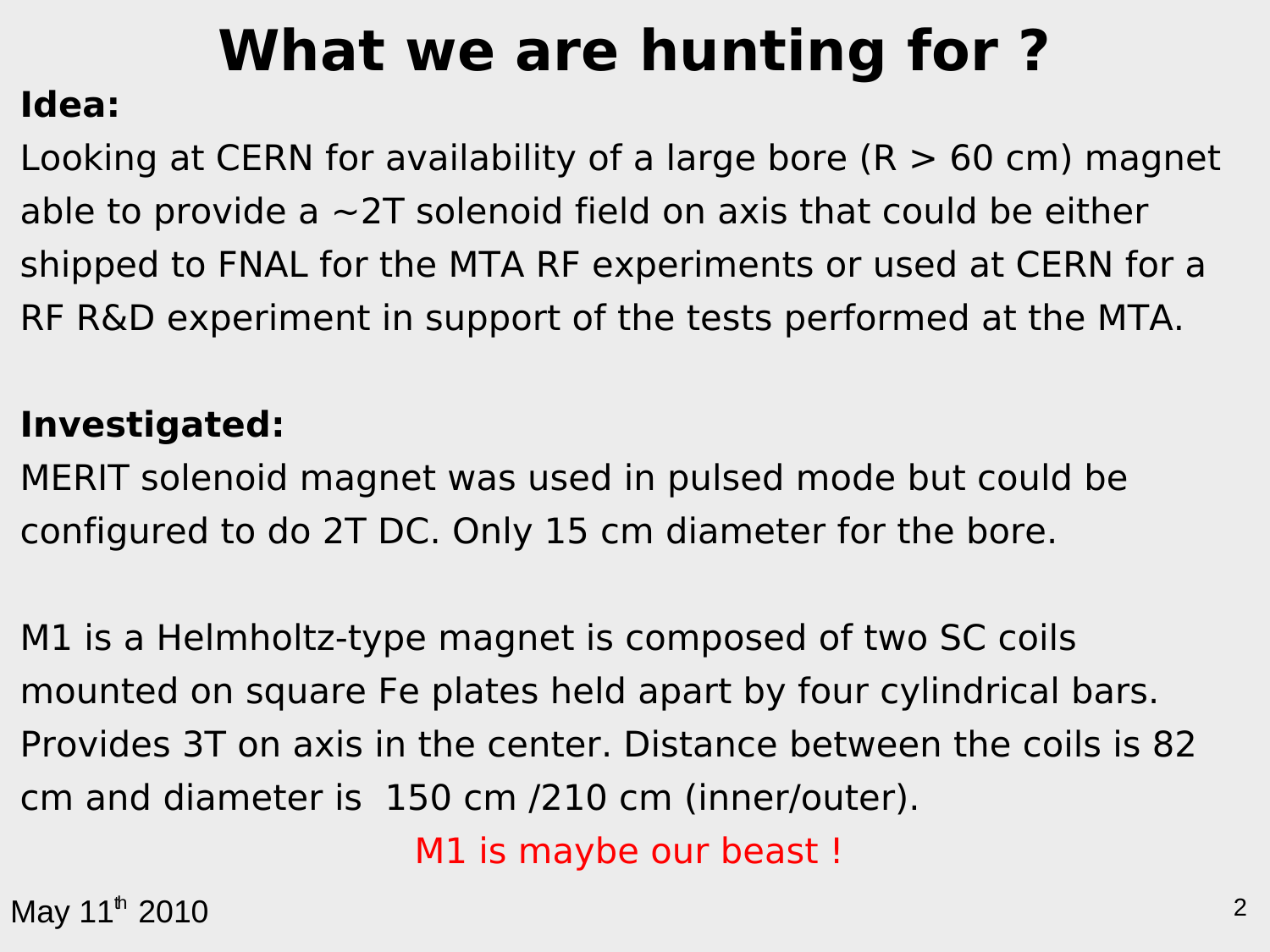## **M1 magnet**

#### **History:**

Built in the 1970's. Used first by NA22 experiment in 1984. Followed by NA27-RD5... In 1990 started to be used by the CMS experiment and is still currently in use for pixel detector tests for CMS. As far as I have been told it is now CERN property.

#### **Magnet:**

Complete and operating but:

- no return yoke (beware of the stray field)
- 2/3 retired CERN technicians as the magnet experts
- controls (cryo, power) old (upgrade, repair, safety)

list of upgrade and operation/maintenance being done.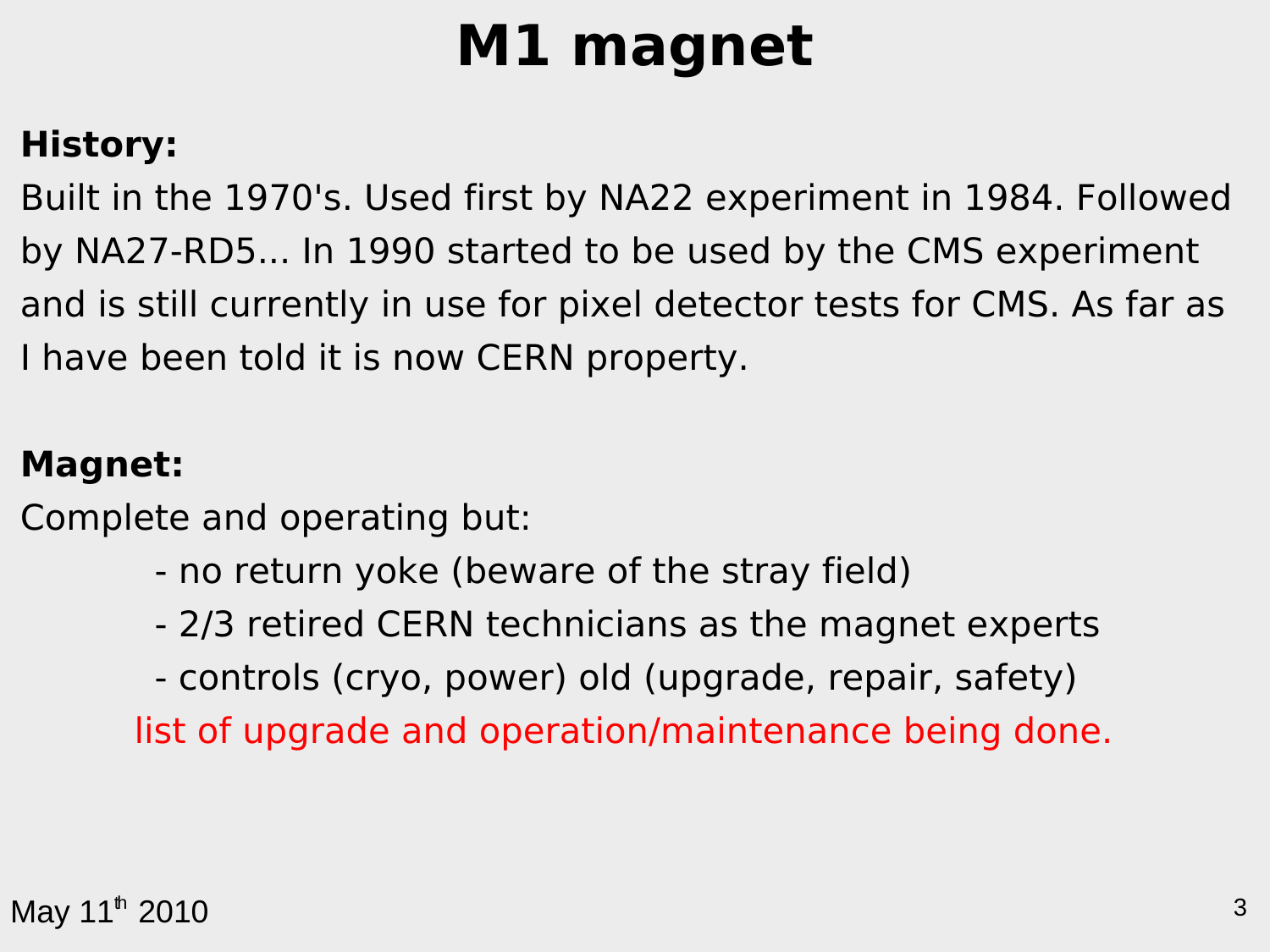### **M1 magnet**



 $\frac{1}{\sqrt{2}}$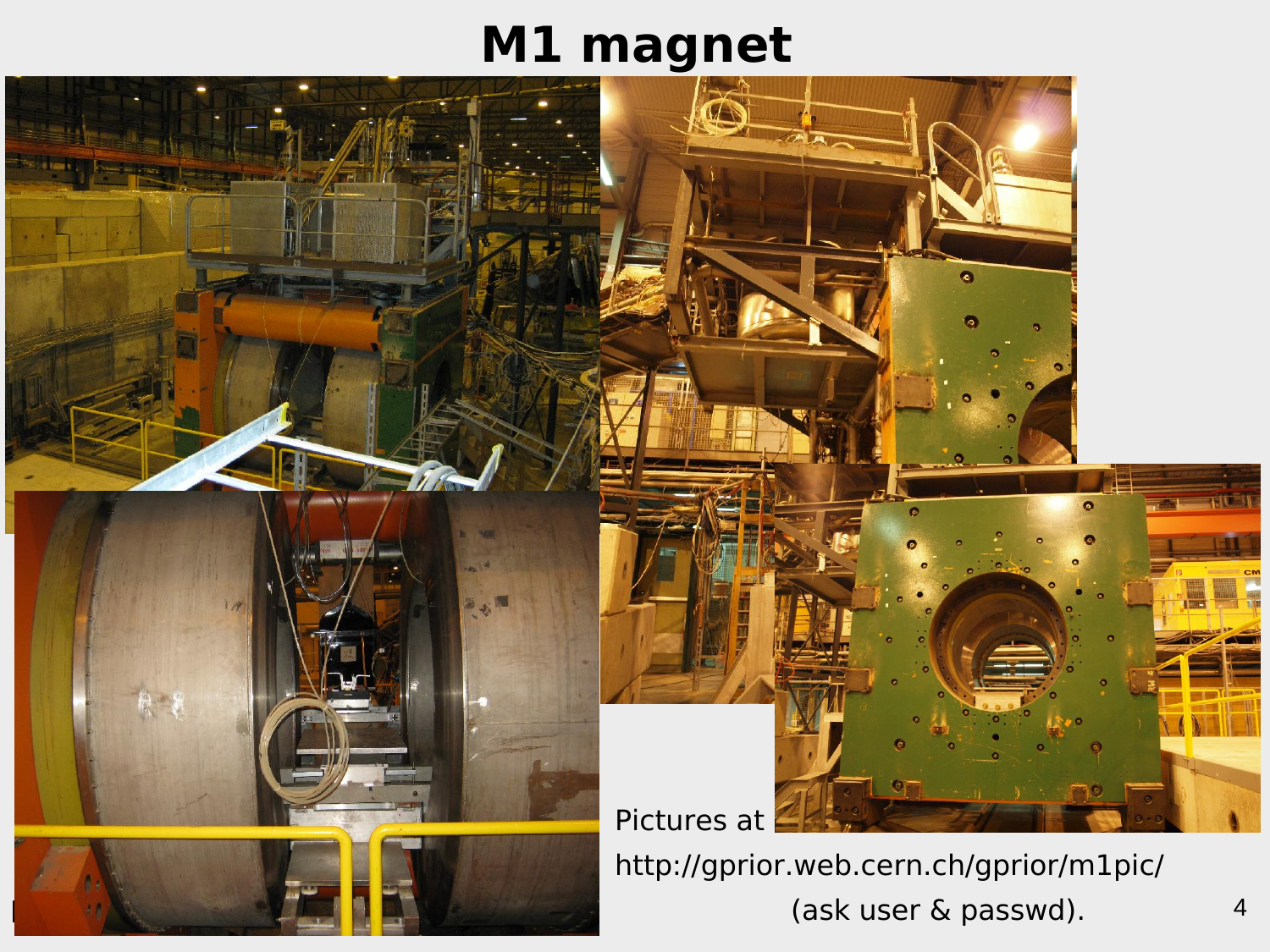### **M1 field map**



Figure 2: The z-component of the magnetic field in M1, plotted as a function of  $x$  and  $z$ . The x-direction is parallel to the beam, while z-direction is transverse to the beam.

May  $11^{\text{th}}$  2010  $\hspace{1.5cm}$  5 If new field map needs to be taken, probes and tools are available.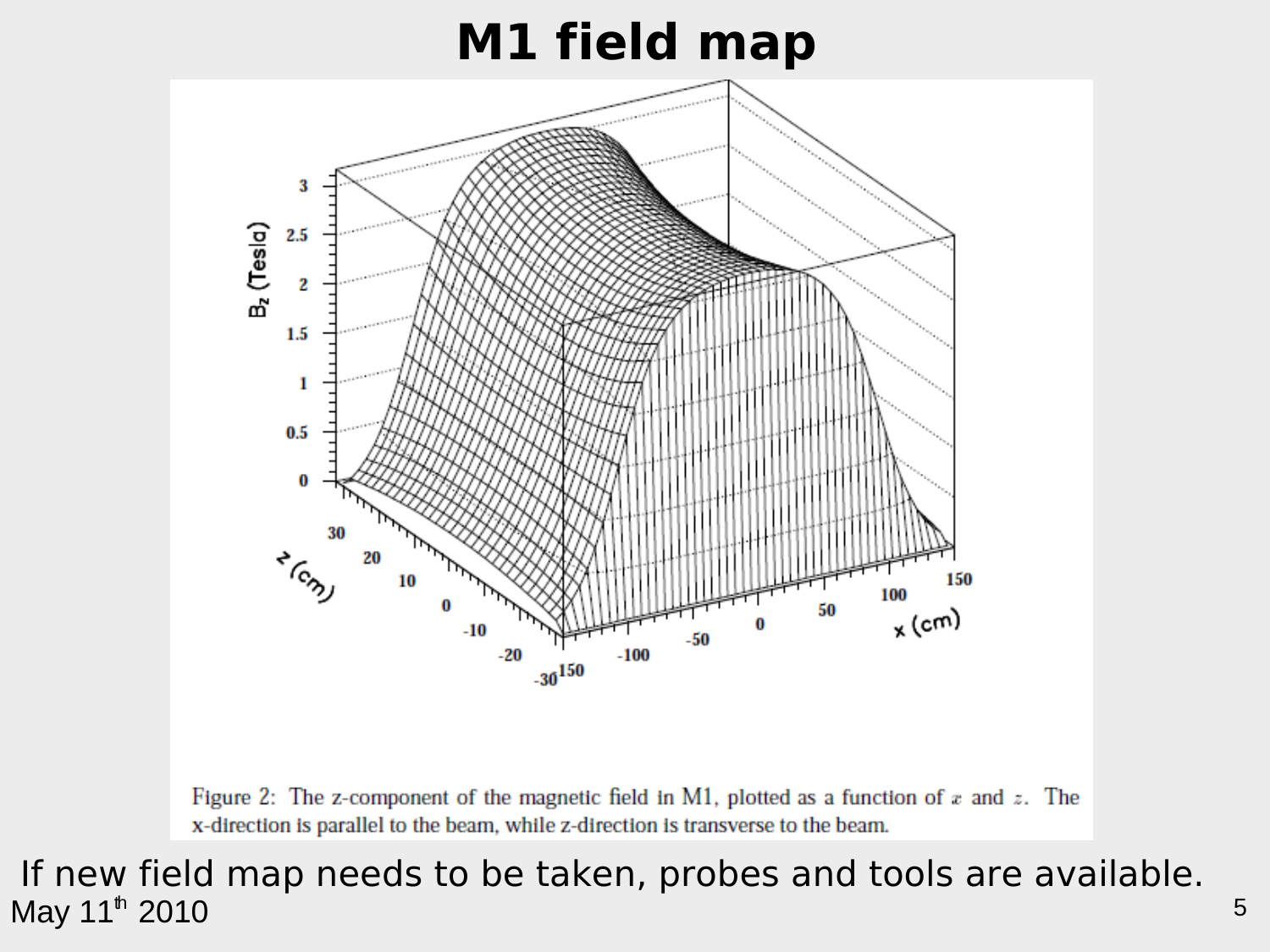## **Experimental hall**

#### **CMS detector test area:**

- SPS T2-H2 beam line (receives 300-350 GeV ions from SPS).
- Upstream NA61 experiment + beam stopper.
- Downstream no beam request for the time being.
- Request from T2-H2 and other beam lines users for no field when running their experiments.
- Al tables and rails available.
- Lot of space on one side of the magnet and one side of the bore.
- Winter shutdown for chilled water maintenance.
- Space for storage in other areas could also be used.
- Current magnet configuration with  $B \perp$  to the beam, rotating the
- magnet may be difficult if willing to use the beam.

need to time for when magnet can be on.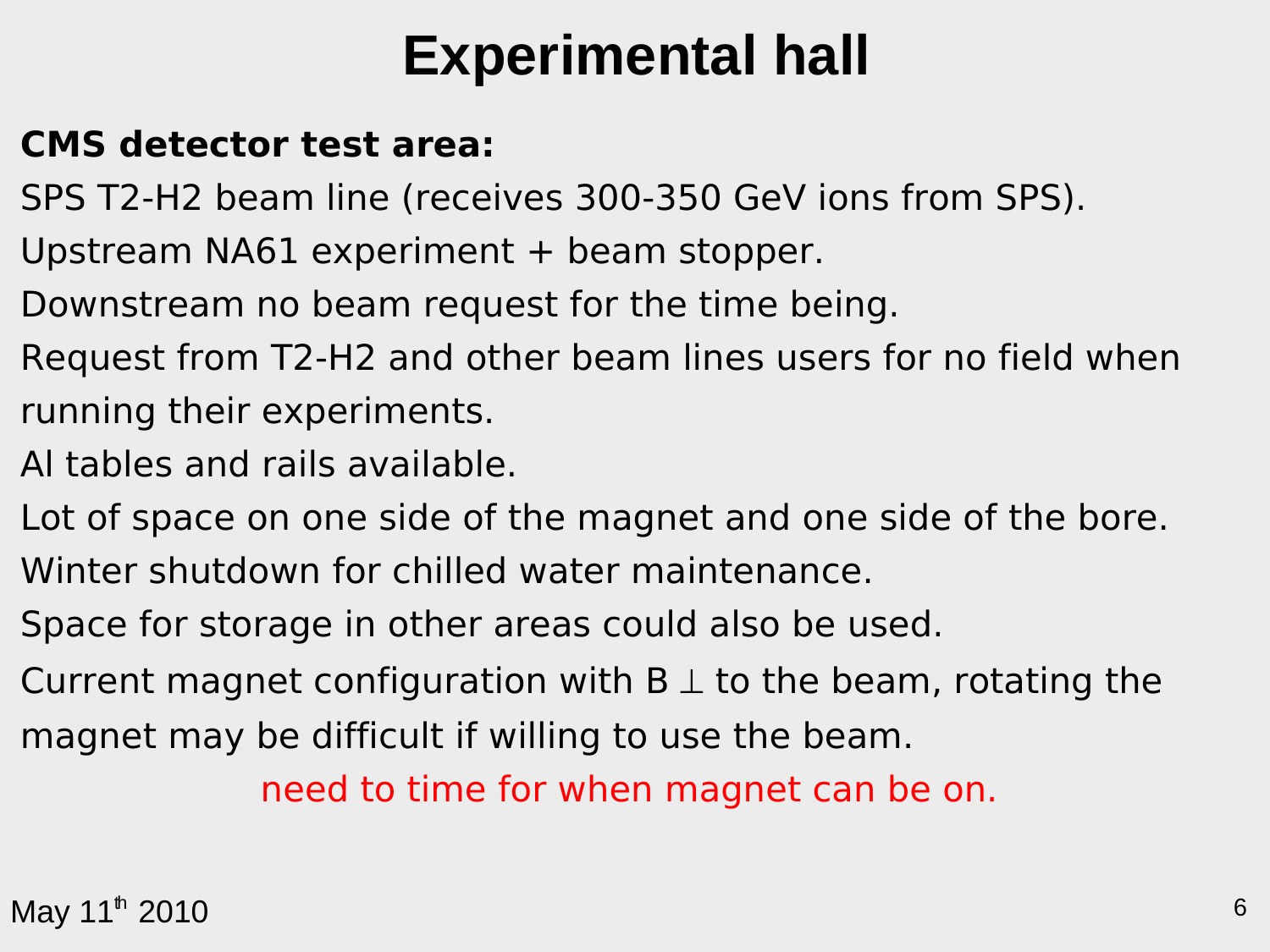## **Use #1: shipment to MTA**

#### **Con's:**

 - CMS pixel detector people would need a replacement magnet (can be worked out as smaller bore ok).

- need approval from CERN scientific director & management.

- estimate risks of transport of  $\sim$ 30-40 years old magnet.
- cryo and power units cannot be shipped, controls would have also to be redone.
	- need to ship the CERN retired technicians too.
	- probably would never come back to CERN.

Is it worth the cost & pain ?

#### **Pro's:**

- use available RF cavities and MTA infrastructure.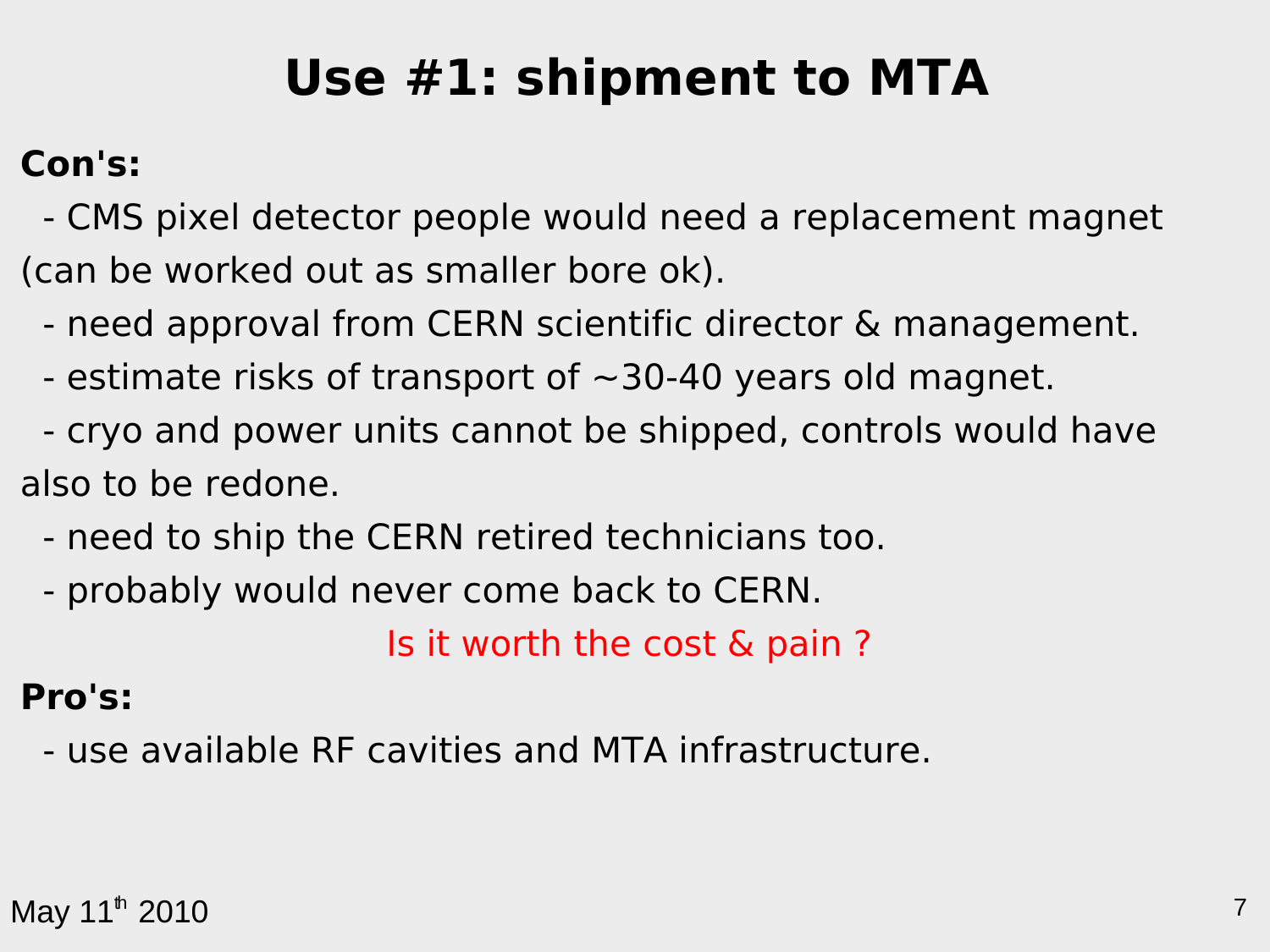## **Use #2: RF R&D exp. at CERN**

#### **Con's:**

- need RF cavities and power units and ...RF experts.
- need to ship MTA people/MTA breakdown measurements tools.
- risk to duplicate work and overload NF people if not
- timed/thought carefully.
	- constrained by SPS experiment schedule & CMS use of the area.
	- need additional shielding/safety when running RF cavities.
- need to decide soon (end of this month) if want to keep magnet cool over winter and if wanting to put a request for next year. Do we want to start looking for a RF cavity ?

#### **Pro's:**

- can use M1 magnet people expertise for magnet operation.
- can use CERN T2-H2 experimental area infrastructure.